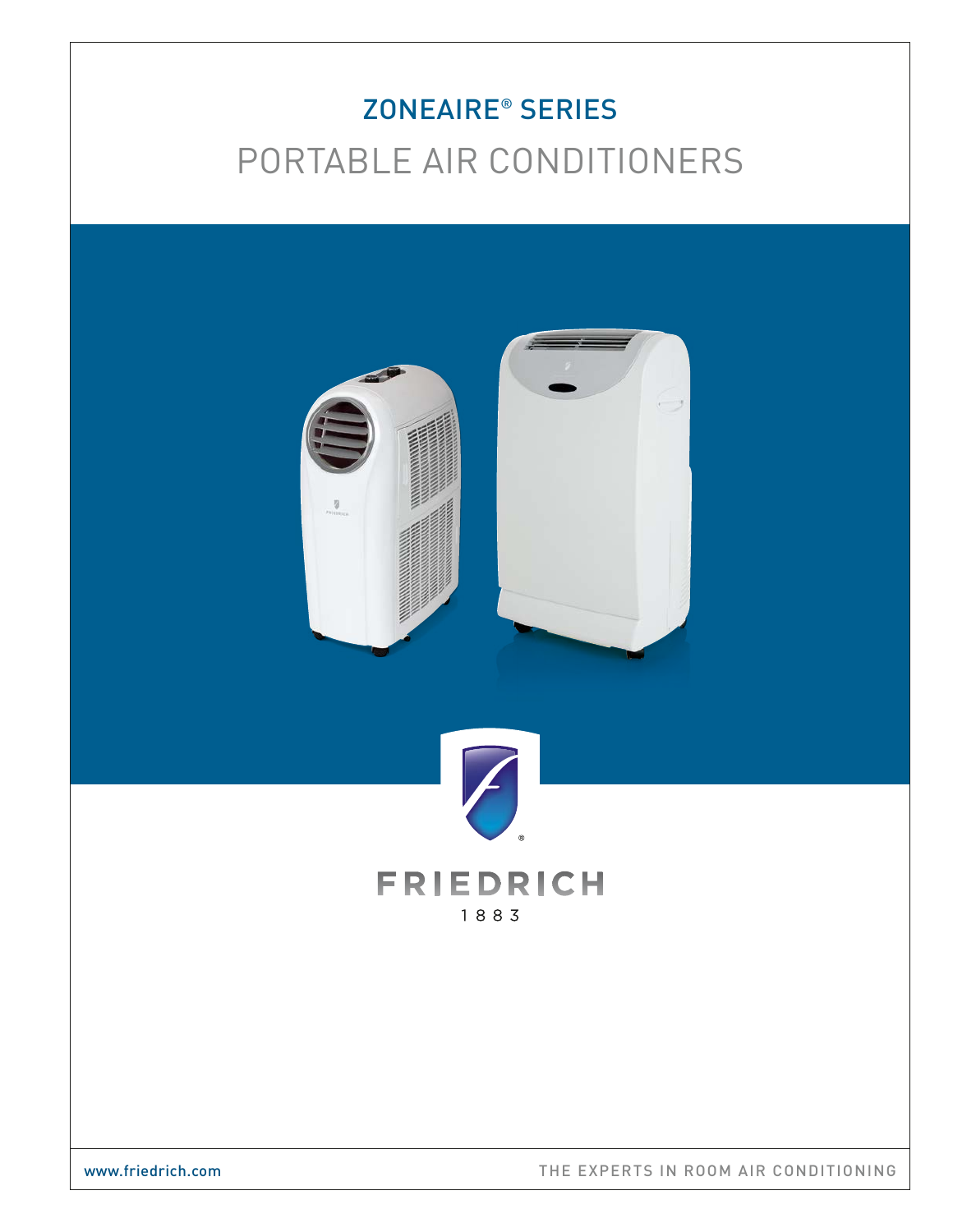## ZoneAire®

## Dual hose portables provide up to 40% faster cooling. Efficient heat pump model cools & heats.

#### **COMFORT & CONVENIENCE**

- 3-IN-1 SYSTEM: Air conditioner, dehumidifier and fan (P12B)
- 4-IN-1 SYSTEM: Air conditioner, heater (heat pump), dehumidifier and fan (PH14B)
- Self-evaporative condensate system means no bucket to empty
- Condensate overflow protectionthe unit will automatically shut off if tank should become full
- 24-hour timer
- 3-speed fan
- Easy-access, washable antimicrobial filters
- Auto restart after power outage
- Built-in drain pump to remove condensate in heat pump mode (PH14B)
- Removes up to 72 pts./day when used as a dehumidifier

#### **INSTALLATION FEATURES**

- Quick installation Snap-in hoses and 115v operation mean quick start-up and cooling
- Easy-roll casters for portability
- All installation accessories included
- Window kit fits vertical and horizontal standard windows and some casement windows
- 6 ft. long power cord



Use remote to select MODE, FAN SPEED, adjust TEMPERATURE and set the TIMER.



WINDOW KITS INCLUDED All models include easy-to-install window kits to vent the unit to the outside.

# Best choice for TOTAL ROOM COOLING



# PORTABLE MODEL COMPARISON

|                                                 |             | <b>ZoneAire</b>  | <b>ZoneAire Compact</b> |       |                    |  |
|-------------------------------------------------|-------------|------------------|-------------------------|-------|--------------------|--|
|                                                 |             | <b>DUAL HOSE</b> | SINGLE HOSE             |       |                    |  |
| Feature                                         | <b>P12B</b> | <b>PH14B</b>     | P08SA                   | P10SA | P <sub>12</sub> SA |  |
| Heating function                                |             | Y                | Υ                       | Y     | γ                  |  |
| Built-in drain pump                             |             | Y                |                         |       |                    |  |
| Condensate overflow protection-<br>Auto shutoff | Υ           | Y                | Υ                       | Y     | Υ                  |  |
| Auto restart after power outage                 | Υ           | Y                | Υ                       | Y     | γ                  |  |
| Built-in hose storage                           |             |                  | Υ                       | Y     | γ                  |  |
| Easy-roll casters                               | γ           | Υ                | Υ                       | Υ     | γ                  |  |
| Window kit included                             |             | ٧                |                         | Υ     |                    |  |

NOTE: Air conditioners will provide cooling at outdoor temperatures down to 41° F and heat pumps will provide heating at outdoor temperatures down to 14°F with single hose installation.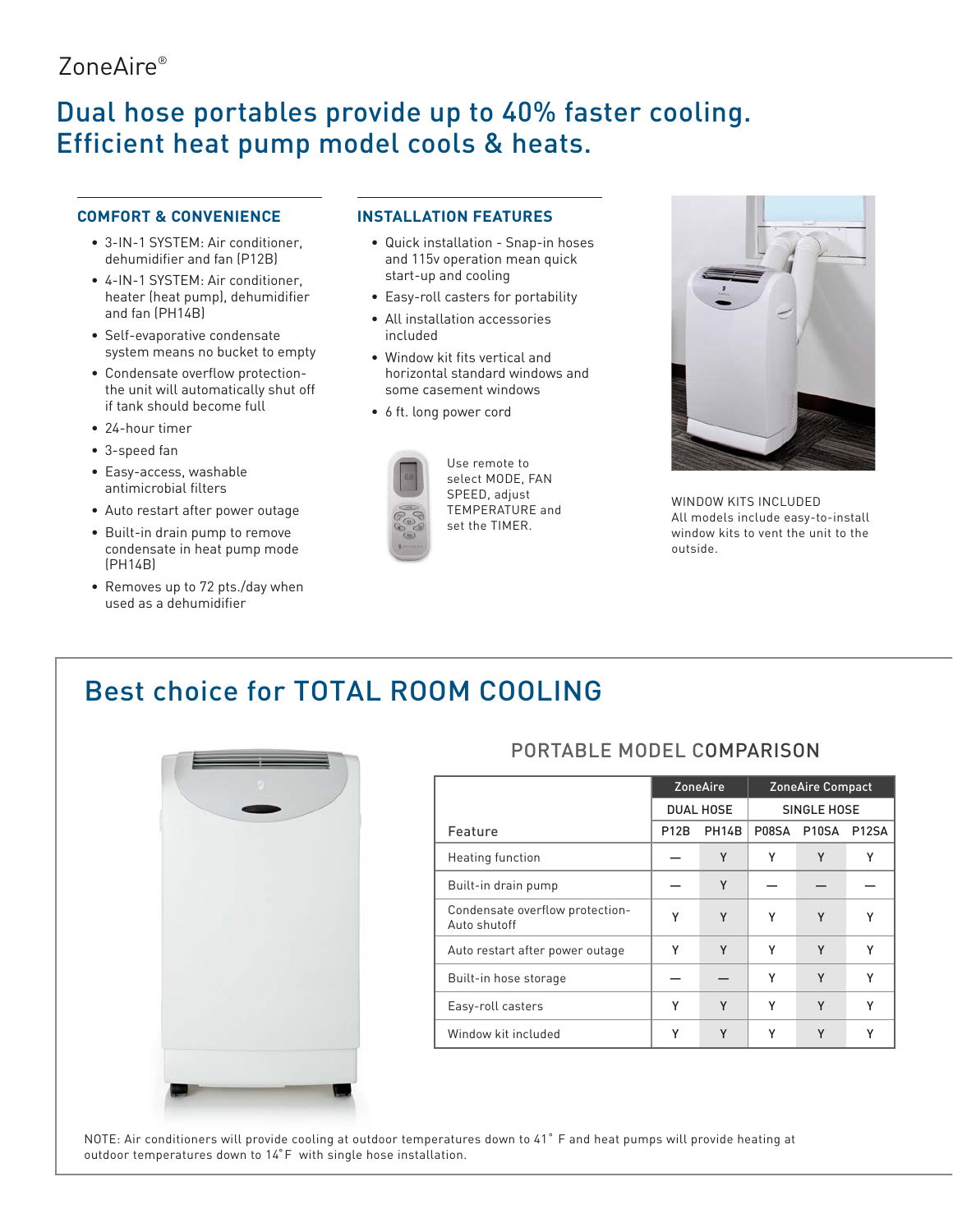### ZoneAire® Compact

# Small and compact single hose portables for fast setup and easy storage.

#### **COMFORT & CONVENIENCE**

- 3-in-1 system: Air conditioner, dehumidifier and heater
- One side offers cooling; the other creates heat - simply turn the unit around and attach the hose
- Super portability with built-in hose storage compartment
- Easy-access, washable antimicrobial dual filters
- 4-speed fan with Auto setting that maintains your ideal temperature
- 24-hr. timer for both cooling and dehumidification
- Auto restart after power outage
- LCD remote control
- Unique Sleep Control function increases temperature 2 degrees every 4 hours

#### **INSTALLATION FEATURES**

- Quick installation Snap-in hoses and 115v operation mean quick start-up and cooling
- Easy-roll casters for portability
- Small footprint, takes up minimal space - only 17" wide
- All installation accessories included
- 7 ft. long power cord



Controls feature large LED display and rotary dial fan and temperature adjustment

# Best choice for SPOT COOLING





Bonus Heat Easily change from standard cooling to heating by turning the unit around and attaching the hose.

#### **ZONEAIRE®AND ZONEAIRE® COMPACT APPLICATIONS**

- Supplemental or emergency cooling or heating anywhere
- Computer rooms
- Guard buildings
- Construction trailers/RVs
- Workshops and garages
- Home offices
- Dorm rooms
- Bedrooms, attics and basements
- Sunrooms/ enclosed patios

#### IDEAL FOR AREAS WITH ADDED HEAT LOADS

You can quickly set up supplemental or emergency cooling for computer rooms.